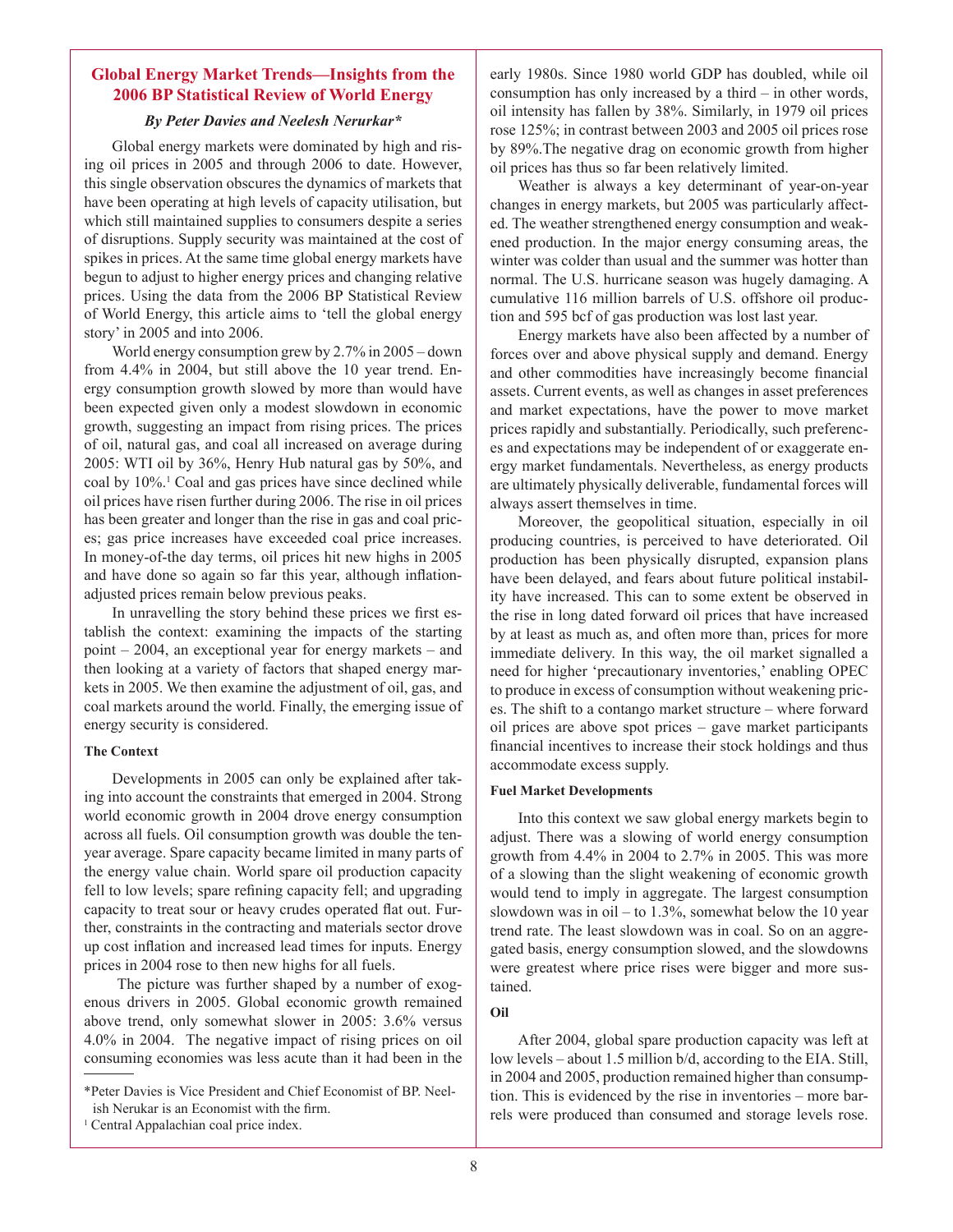# 2005 Energy Growth





#### BP Statistical Review of World Energy 2006 © BP 2006

However, this stock build failed to weaken prices. The market was concerned that spare capacity was low relative to potential supply disruptions. Market participants demanded greater inventories in the face of potential disruptions to global supply. In other words, the oil price rise cannot be attributed to 'fundamentals' but rather predominantly to an increase in the risk premium.

World oil consumption growth in 2005 slowed to 1 million b/d, 1.3%, which is below the 10 year trend and only 35% of the rate in 2004. Oil consumption growth thus fell by 1.8 million b/d, and over 80% of this slowdown occurred in just 2 countries – the U.S. and China, in roughly equal proportions. U.S. consumption fell due to a combination of the hurricane impacts and price effects. U.S. gasoline consumption had weakened after the hurricanes but recovered before year end. The Chinese slowdown was to a significant degree

a reversal of the temporary factors that had stimulated demand in 2004, especially in the power sector where constraints on coal led to greater oil-fired generation in 2004. Oil consumption growth also weakened in the rest of developing Asia Pacific, where many countries reduced subsidies or substituted imported oil with imported gas and coal.

Total world oil production increased by 900,000 b/d – 1%. OPEC supplied 96% of the growth. A number of factors constrained supply growth. The U.S. hurricanes seriously disrupted oil production and delayed new developments. Security problems in Iraq resulted in a production decline. A number of accidents and disruptions to production occurred, for example in the Canadian oil sands or at India's Bombay High field. There was also a drag on growth due to capacity constraints in contracting and engineering sectors.

Non-OPEC production was nearly flat. OECD oil production declined by a record 1 million b/d led by a hurricane driven 400,000 b/d U.S. fall and reinforced by declines in the UK, Norway, Mexico and Canada. Offsetting growth came from several non-OECD, non-OPEC countries. Russian production grew by 260,000 b/d and Azerbaijan's output ramped up as the Baku-Ceyhan line filled. Strong growth was delivered by Angola, Brazil, and China.

 OPEC's production growth of 850,000 b/d was spread across Saudi Arabia, Kuwait, the UAE and Qatar. 180,000 b/d of the growth came from NGLs, of which Qatar was the largest source as LNG output ramped up. Iraqi output fell by 190,000 b/d.

This leaves us with refining. The U.S. hurricanes seriously disrupted refining activity on the U.S. Gulf Coast. After Rita, 5 million b/d of complex U.S. refining capacity

was out of action, representing about 29% of U.S. refining capacity. The initial reaction was a 'super-spike' in refining margins. This encouraged incremental crude runs at less sophisticated sites around the world. Overall product imports to the U.S. increased sharply to around 4 million b/d in 4Q. As markets rebalanced and in the absence of a cold start to winter, global average refining margins drifted down. Markets had delivered efficiently, assisted by policy support in the shape of EPA waivers and IEA stock release.

Distillation capacity utilization has continued to rise, exceeding 86%, while upgrading units operated effectively at full capacity. There was still almost 12 million b/d of unused primary distillation capacity in 2005. The main constraint in the refining system currently is limited upgrading capacity, exacerbated by the need to process incremental volumes

hn

# Supply and Demand

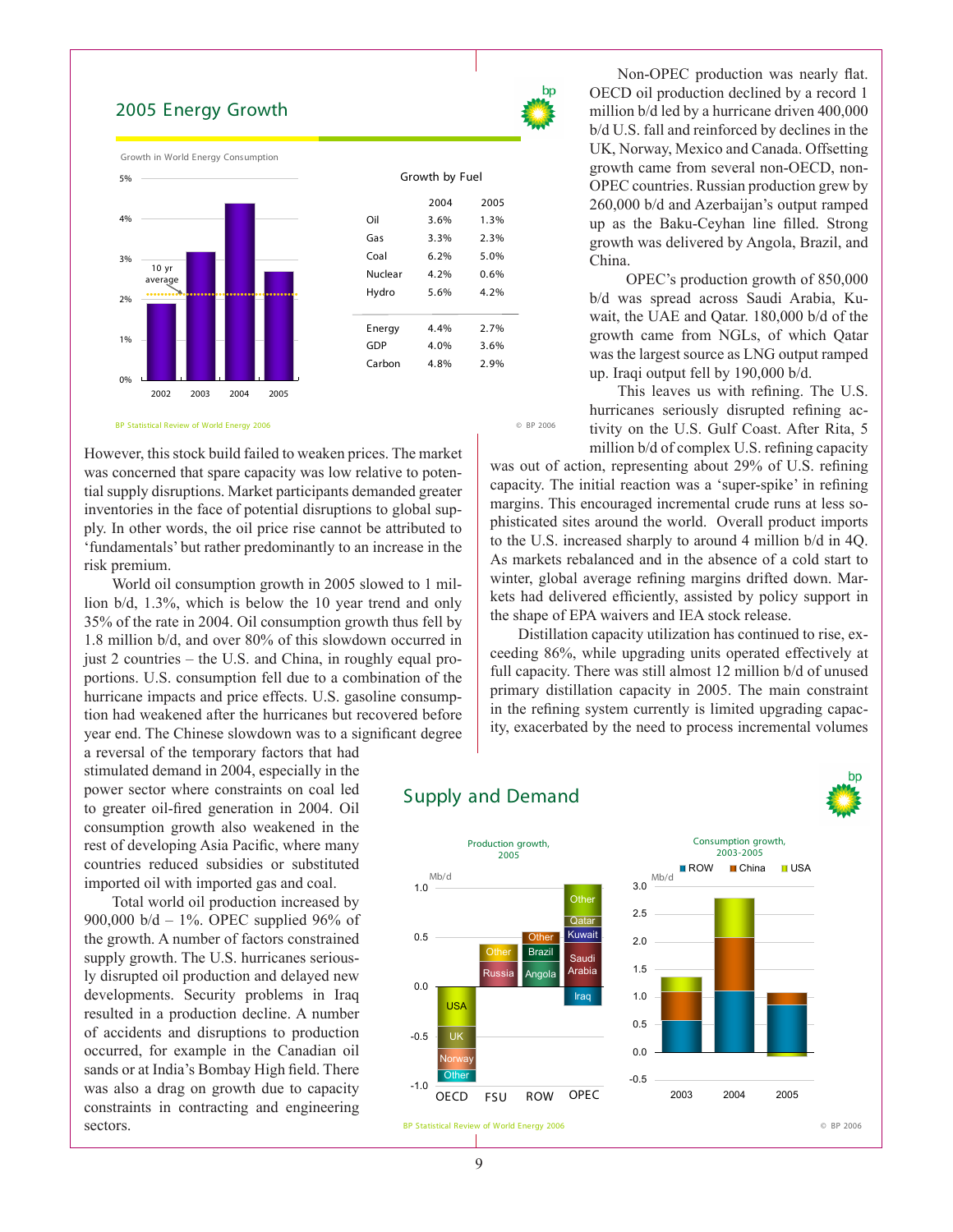of heavy sour crude. From time to time, this has caused a substantial widening of the spread between light and heavy crudes. Refinery constraints have influenced relative crude values but not the absolute price. The experience of the hurricanes proved that much of the remaining refining capacity can be utilised when market conditions provide sufficient incentive. This has served to confirm the efficiency and flexibility of the world refining system.

Overall, these developments have left the world oil market adequately supplied despite supply disruptions. Today's oil prices are held up by low surplus capacity and fears regarding supply risks. Oil consumption has been shown to have some price sensitivity, but the extent of demand reductions has so far been insufficient to weaken prices. Meanwhile oil consumption continues to grow, driven by economic growth around the world. New upstream and refining investments are underway but lead times are long. Global spare production capacity should grow in time and get back to historic norms of around 3 million b/d, probably towards the end of this decade. At that stage the risk premium could decline and OPEC may seek to take a more active role in maintaining market balance.

#### **Natural Gas**

Natural gas developments have not mirrored oil, even though there are some common forces. Gas markets have become increasingly linked internationally, but drivers and outcomes still differ significantly around the world. As with oil, world gas consumption growth in 2005 fell back – but less so, to 2.3% from 3.3% in 2004.

The U.S. hurricanes were especially damaging to gas facilities, cutting supply and driving up prices. Natural gas consumption fell by 1.5% in 2005. There was a direct and indirect hurricane impact on oil and gas consumption, especially around the Gulf Coast. But consumption declines occurred

despite more heating and cooling degree days than in 2004. The gas consumption decline deepened a fall especially in industrial gas consumption that stretches back to 2000, largely as a result of high prices. There was a switching back into coal, which saw growth of 1.9%.

However, since January this year U.S. gas markets have shifted dramatically from a period when supply fears prevailed to one of excess supply and high levels of gas in storage. Prices have halved from above distillate parity to below residual fuel oil parity in a matter of months. High prices, both before the hurricanes and after, have weakened demand. This was reinforced by mild weather in the second half of the winter. Markets responded efficiently to both the supply disruption and high prices. LNG imports rose immediately after the hurricanes but then fell back. The cost was temporarily

high prices.

A second example of gas market adjustment has been the UK. Declining UK North Sea gas production resulted in the UK becoming a net gas importer for the first time ever in 2004. Following cold weather in November 2005, fears about winter deliverability developed and prices surged to spike at 155p/therm (\$23.5/mmbtu). Then, in February 2006 there was an accident that disabled the Rough storage facility that contains 80% of the UK's gas in storage. Cold weather in March created a further new spike at 187.5p/therm (\$32.78/ mmbtu). As in the U.S., markets worked and supply deliverability was maintained. UK gas consumption fell by 2.2% in 2005. Coal consumption increased by 2.8% as the power sector switched fuels. In March 2006 some CCGTs burned distillate on a temporary basis. UK gas prices have now returned to below 40p/therm (as of mid-August). UK futures prices for the winter are higher, implying a risk premium that reflects further concerns over winter availability.

Meanwhile, international trade in natural gas continues to grow faster than consumption as a result of continual expansions in both international pipelines and LNG shipments. 2005 saw a 6% expansion in both pipeline and LNG trade. Natural gas traded across international borders increased to 26% of global consumption. LNG has increasingly connected regional gas markets with some degree of flexibility. However, contract cargoes still dominate the trade. Spot cargoes are estimated to be less than 15% of total LNG volumes. Hence LNG market liquidity is low. Availability was limited in 2005, particularly following the U.S. hurricanes, strong Spanish demand, downtime in Nigeria, and the opening of UK facilities. Nevertheless, the trend points to continuing growth in supplies and for increasingly deep and flexible markets.

The gas story has become more complex. Gas prices have been pulled upwards by rising oil prices and prices